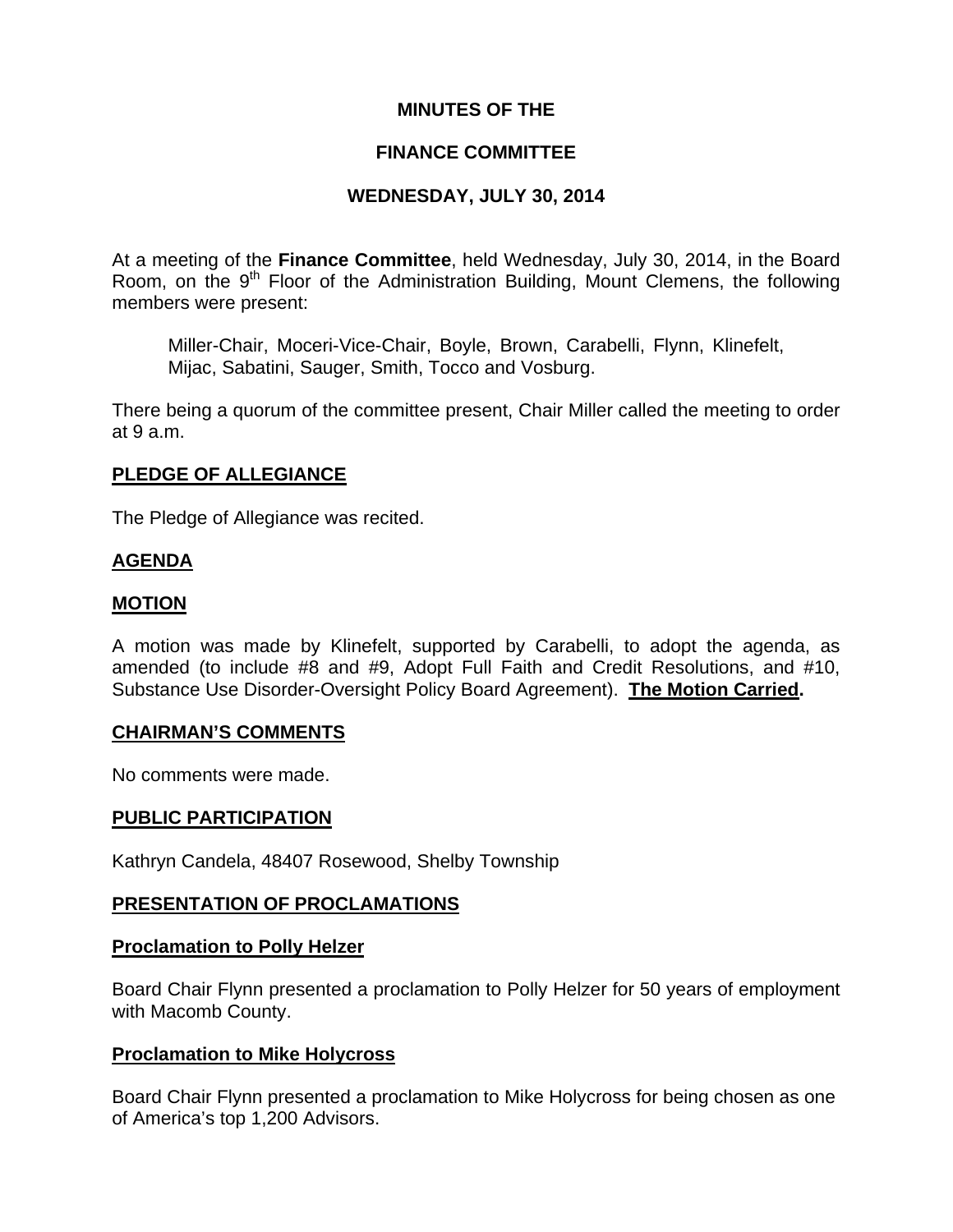# **RECOMMENDATIONS FROM 7-29-14 INFRASTRUCTURE COMMITTEE MEETING**

## **Contract with RAM Construction for 2014 Masonry Restoration Projects/ Facilities & Operations**

## **COMMITTEE RECOMMENDATION – MOTION**

A motion was made by Vosburg, supported by Smith, to recommend that the Board of Commissioners approve a contract between the County of Macomb and the low qualified bidder, RAM Construction, in the amount of \$608,700 for the 2014 Masonry Restoration Projects (Bid Item 36-14); funds are available in the Capital Plan; further, a copy of this Board of Commissioners' action is directed to be delivered forthwith to the Office of the County Executive.

The following commissioners spoke: Carabelli and Klinefelt.

Chair Miller called for a vote on the motion and **THE MOTION CARRIED.**

## **Contract with Best Asphalt for 2014 Paving Projects/Facilities & Operations**

## **COMMITTEE RECOMMENDATION – MOTION**

A motion was made by Mijac, supported by Carabelli, to recommend that the Board of Commissioners approve a contract between the County of Macomb and the low qualified bidder, Best Asphalt, in the amount of \$899,450 for the 2014 Paving Projects; funds are available in the Capital Plan; further, a copy of this Board of Commissioners' action is directed to be delivered forthwith to the Office of the County Executive.

The following commissioners spoke: Carabelli and Klinefelt.

Chair Miller called for a vote on the motion and **THE MOTION CARRIED.**

### **Contract with Florence Cement Company for Pavement Preservation Program-Concrete/Department of Roads**

## **COMMITTEE RECOMMENDATION – MOTION**

A motion was made by Brown, supported by Carabelli, to recommend that the Board of Commissioners approve the contract between the Macomb County Department of Roads and Florence Cement Company for the Pavement Preservation Program – Concrete Project at a total bid price of \$2,582,138.16 and scheduled to be completed in 2014; further, a copy of this Board of Commissioners' action is directed to be delivered forthwith to the Office of the County Executive.

The following commissioner spoke: Miller.

Chair Miller called for a vote on the motion and **THE MOTION CARRIED.**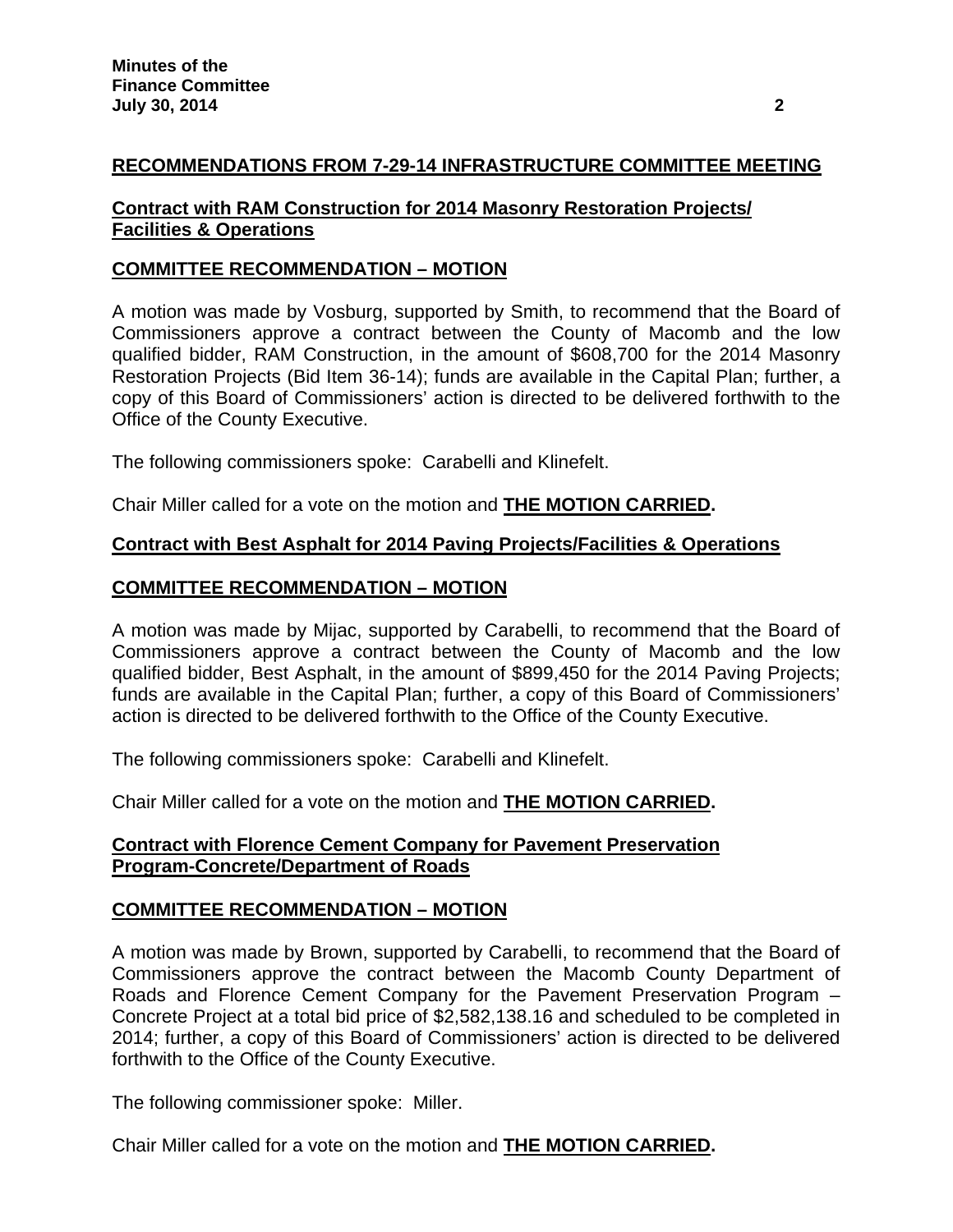## **Contract with Pro-Line Asphalt Paving Corporation for Pavement Preservation Program-Asphalt/Department of Roads**

## **COMMITTEE RECOMMENDATION – MOTION**

A motion was made by Carabelli, supported by Sauger, to recommend that the Board of Commissioners approve the contract between the Macomb County Department of Roads and Pro-Line Asphalt Paving Corporation for the Pavement Preservation Program – Asphalt Projects at a total bid price of \$3,182,395.97 and scheduled to be completed in 2014; further, a copy of this Board of Commissioners' action is directed to be delivered forthwith to the Office of the County Executive.

The following commissioners spoke: Carabelli and Miller.

Chair Miller called for a vote on the motion and **THE MOTION CARRIED WITH MILLER VOTING "NO."**

#### **ADOPT FULL FAITH AND CREDIT RESOLUTION FOR 8½ MILE RELIEF DRAIN DRAINAGE DISTRICT BONDS/PUBLIC WORKS (OFFERED BY BOARD CHAIR ON BEHALF OF BOARD)**

A revised resolution was distributed with corrected amount of \$445,000.

Chief Deputy Public Works Commissioner Bill Misterovich gave an overview of the resolution.

The following commissioner spoke: Carabelli.

## **COMMITTEE RECOMMENDATION – MOTION**

A motion was made by Brown, supported by Sauger, to recommend that the Board of Commissioners adopt a full faith and credit resolution for 8½ Mile Relief Drain Drainage District Bonds. **THE MOTION CARRIED.** 

#### **ADOPT FULL FAITH AND CREDIT RESOLUTION FOR OAKLAND-MACOMB INTERCEPTOR DRAIN DRAINAGE DISTRICT BONDS/PUBLIC WORKS (OFFERED BY BOARD CHAIR ON BEHALF OF BOARD)**

#### **COMMITTEE RECOMMENDATION – MOTION**

A motion was made by Brown, supported by Boyle, to recommend that the Board of Commissioners adopt a full faith and credit resolution for Oakland-Macomb Interceptor Drain Drainage District Bonds.

Chief Deputy Public Works Commissioner Bill Misterovich gave an overview of the resolution.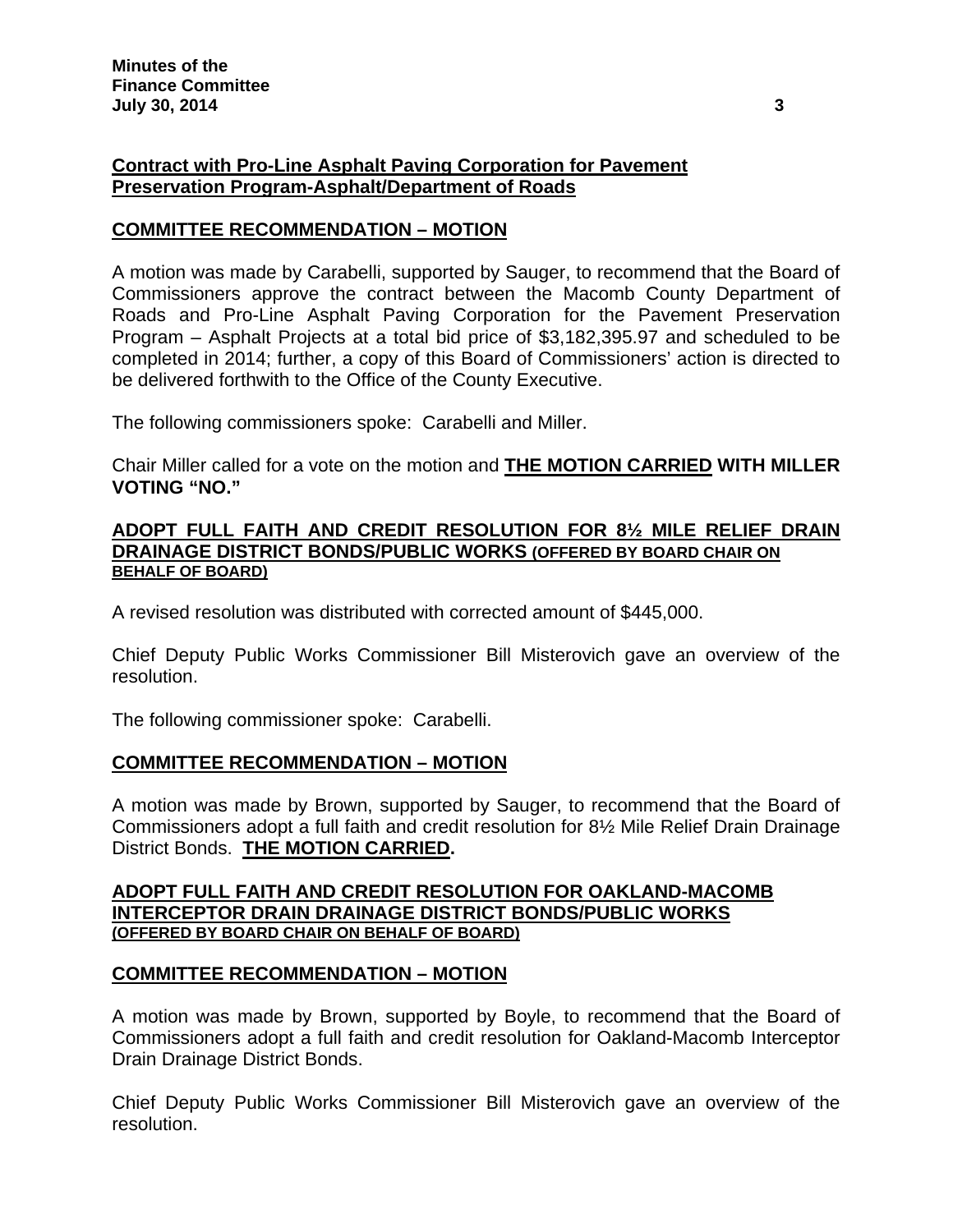The following commissioners spoke: Vosburg and Klinefelt.

Chair Miller called for a vote on the motion and **THE MOTION CARRIED.**

## **ITEM WAIVED BY HEALTH & HUMAN SERVICES COMMITTEE CHAIR**

### **Substance Use Disorder-Oversight Policy Board Agreement/Community Mental Health**

## **COMMITTEE RECOMMENDATION – MOTION**

A motion was made by Flynn, supported by Vosburg, to recommend that the Board of Commissioners approve the Substance Use Disorder-Oversight Policy Board Agreement; further, a copy of this Board of Commissioners' action is directed to be delivered forthwith to the Office of the County Executive.

The following commissioners spoke: Flynn, Brown and Vosburg.

Chair Miller called for a vote on the motion and **THE MOTION CARRIED.**

## **DEPARTMENT BUDGET REVIEW – TREASURER**

Finance Director Pete Provenzano summarized the budget for the Treasurer's Office. Also in attendance were Treasurer Ted Wahby and Chief Deputy Treasurer Jerry Moffitt.

The following commissioners spoke: Miller, Vosburg, Brown, Carabelli and Flynn.

## **DEPARTMENT BUDGET REVIEW – HUMAN RESOURCES/LABOR RELATIONS**

Finance Director Pete Provenzano summarized the budget for the Human Resources/Labor Relations Department. Also in attendance were Director Eric Herppich, Service Directors Karlyn Semlow and Karen Bathanti, Retirement Administrator Greg Suma, and Service Partner Maria Manning.

Mr. Herppich overviewed the vision, mission and core values of the department. He and Ms. Manning outlined a proposed Training, Education and Professional Development Program that is part of their budget request due to required funding.

The following commissioners asked questions of Mr. Herppich and Ms. Manning: Brown, Vosburg, Klinefelt, Moceri, Boyle, Sauger and Miller.

Mr. Herppich also spoke about a classification and compensation system, which was requested but not included in the budget.

The following commissioners spoke: Vosburg, Smith, Carabelli, Sauger, Brown, Boyle and Miller.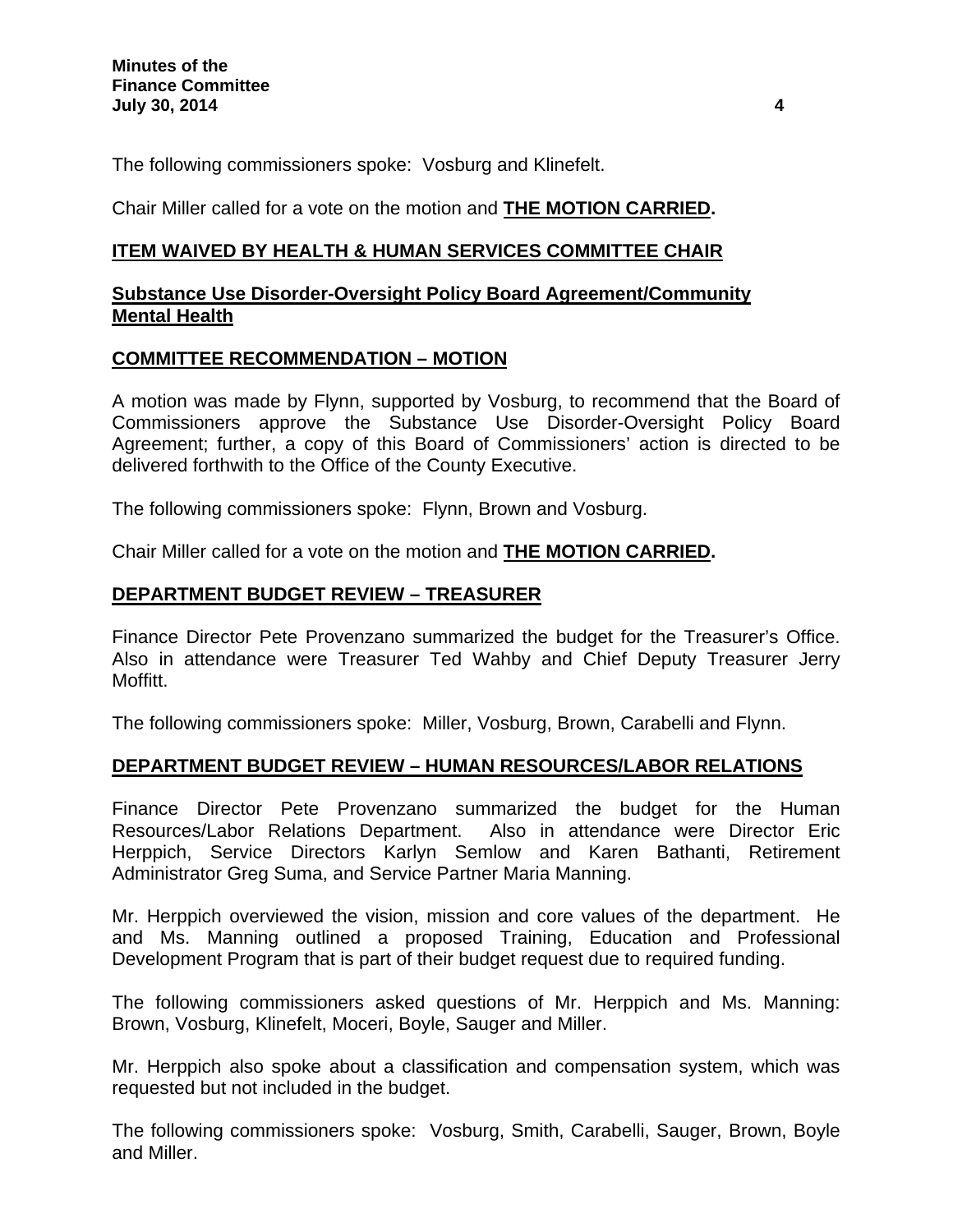## **DEPARTMENT BUDGET REVIEW – RETIREMENT COMMISSION**

Finance Director Pete Provenzano summarized the budget for the Retirement Commission.

Representatives from Graystone Consulting were present: Mike Holycross, Executive Director and Institutional Consulting Director, and Brian Green, Assistant Vice President and Director of Business Strategy. Information was presented pertaining to the pension fund and market volatility reviews.

The following commissioners asked questions: Vosburg, Brown, Flynn and Miller.

## **ADOPT ORDINANCE TO ALLOW SMOKING NEAR COUNTY FACILITIES ONLY IN DESIGNATED SMOKING AREAS, TO PROVIDE PENALTIES AND TO REPEAL ORDINANCE NO. 2013-1**

### **COMMITTEE RECOMMENDATION – MOTION**

A motion was made by Flynn, supported by Tocco, to recommend that the Board of Commissioners approve an ordinance to allow smoking near County facilities only in designated smoking areas, to provide penalties and to repeal Ordinance No. 2013-1.

The following commissioners spoke: Flynn, Miller, Carabelli, Boyle, Brown, Klinefelt, Moceri, Vosburg and Sauger.

Chair Miller called for a vote on the motion and **THE MOTION CARRIED WITH BOYLE VOTING "NO."** 

### **ADOPT RESOLUTION URGING THE MICHIGAN DEPARTMENT OF ENVIRONMENTAL QUALITY (MDEQ) TO REVISE RULES FOR HYDRAULIC FRACTURING (AKA "FRACKING") TO ADEQUATELY PROTECT OUR LAKES, RIVERS, STREAMS AND PUBLIC HEALTH (OFFERED BY MILLER)**

Chair Miller acknowledged Margaret Armstrong from Clean Water Action.

#### **COMMITTEE RECOMMENDATION – MOTION**

A motion was made by Tocco, supported by Moceri, to recommend that the Board of Commissioners adopt a resolution urging the Michigan Department of Environmental Quality (MDEQ) to revise rules for hydraulic fracturing (aka "Fracking") to adequately protect our lakes, rivers, streams and public health.

The following commissioners spoke: Miller and Brown.

Chair Miller called for a vote on the motion and **THE MOTION CARRIED WITH BROWN, CARABELLI AND VOSBURG VOTING "NO."**